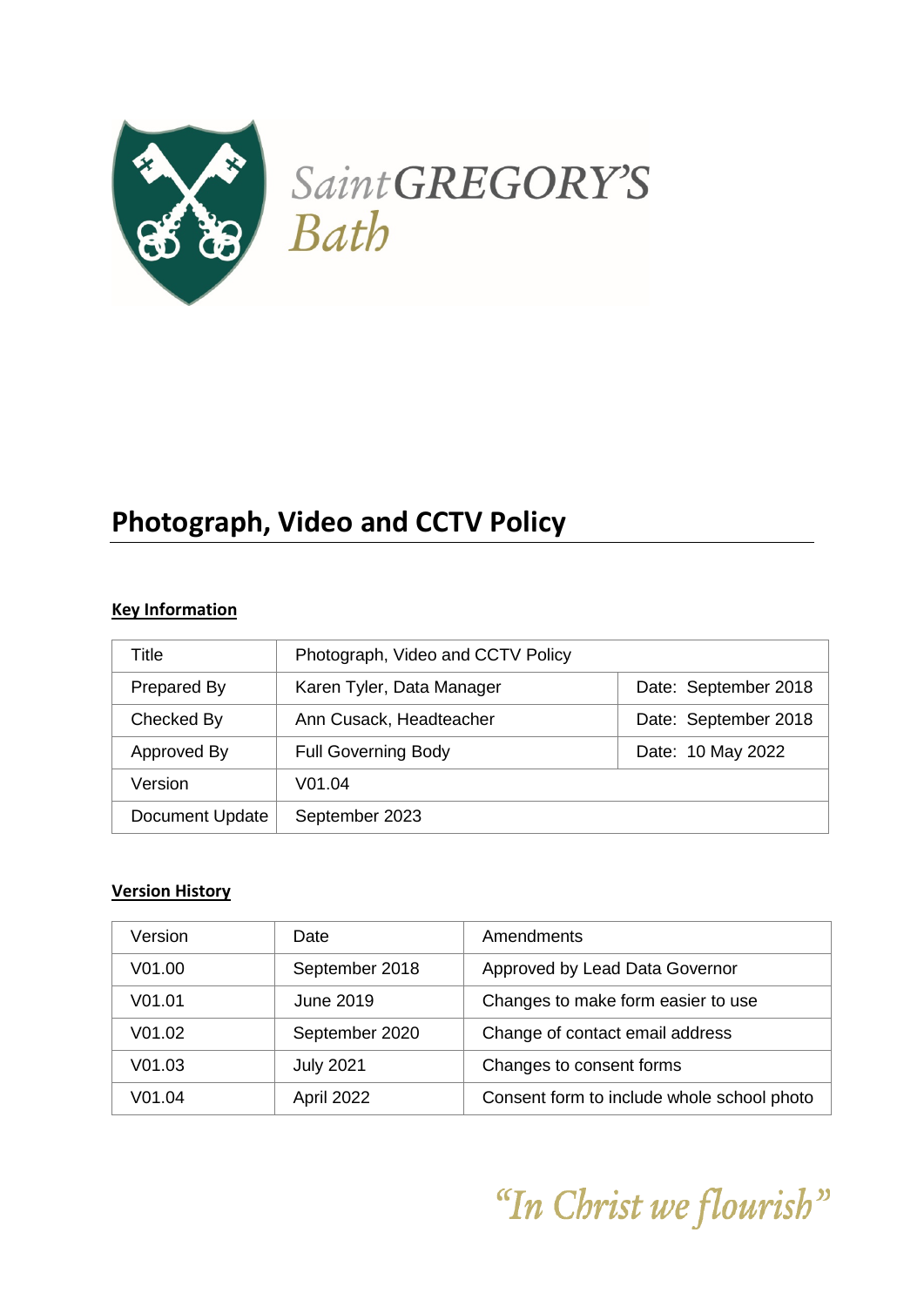#### **Introduction**

At St Gregory's we take and use photographs and videos for a variety of purposes related to the educational services we provide.

Every time we record or use images of individuals (i.e. of our students or staff), we are processing their personal information. Under the legal obligations imposed by the Data Protection Act 2018, the school has specific responsibilities in terms of how such photos and videos are taken and stored. Parents and carers may also wish to take photos or videos of their children participating in school events for their personal use. Therefore we have implemented a policy on the safe use of cameras and video recording equipment at or by the school.

Please also refer to the following policies:

- IT Acceptable Use Policy
- Behaviour for Excellence
- Child Protection and Safeguarding Policy

#### **Photographs and Video recordings**

We will use photographs of students internally for identity management purposes. These will be taken by a professional photographer and kept securely on the school network. They will only be accessed by staff authorised to do so.

Students will normally have their photograph taken individually and in year groups by a professional photographer during their time at St Gregory's. We will ensure that the companies we use to do this are aware of their obligations under the Data Protection Act.

Photographs and videos of students may be taken by the school for its legitimate internal purposes when necessary and directly related to their studies. For example, a presentation given by a student may on occasion be recorded for assessment or learning purposes.

For some GCSE and A Level courses (for example PE, Dance and Drama), videos of the students demonstrating their skills may also need to be sent to the examining boards. In any such case, the footage will be taken on school equipment and sent securely to the exam board, either by recorded delivery that needs to be signed for or electronically via secure email.

Photographs and videos taken of students will not normally be used for any purposes other than those mentioned above, unless consent has been given by the parent/carer for Year 7 to 11 students or by the student themselves if they are in the sixth form. See the consent forms in the appendices to this policy. On each occasion when we ask for such additional consent, we will note any students for whom such consent has not been given and make sure that this information is made available to staff. If taking photographs or video images of any particular student would potentially pose a risk to their safety, the Designated Safeguarding Lead and/or the Office Supervisor will also advise staff as appropriate.

When parents and/or sixth form students provide such additional consent, (i.e. to images being taken for a particular event/occurrence), they may subsequently withdraw their consent at any time. If it is subsequently withdrawn any images held on the school drives will be deleted as soon as possible. In such cases the Data Manager will also arrange for any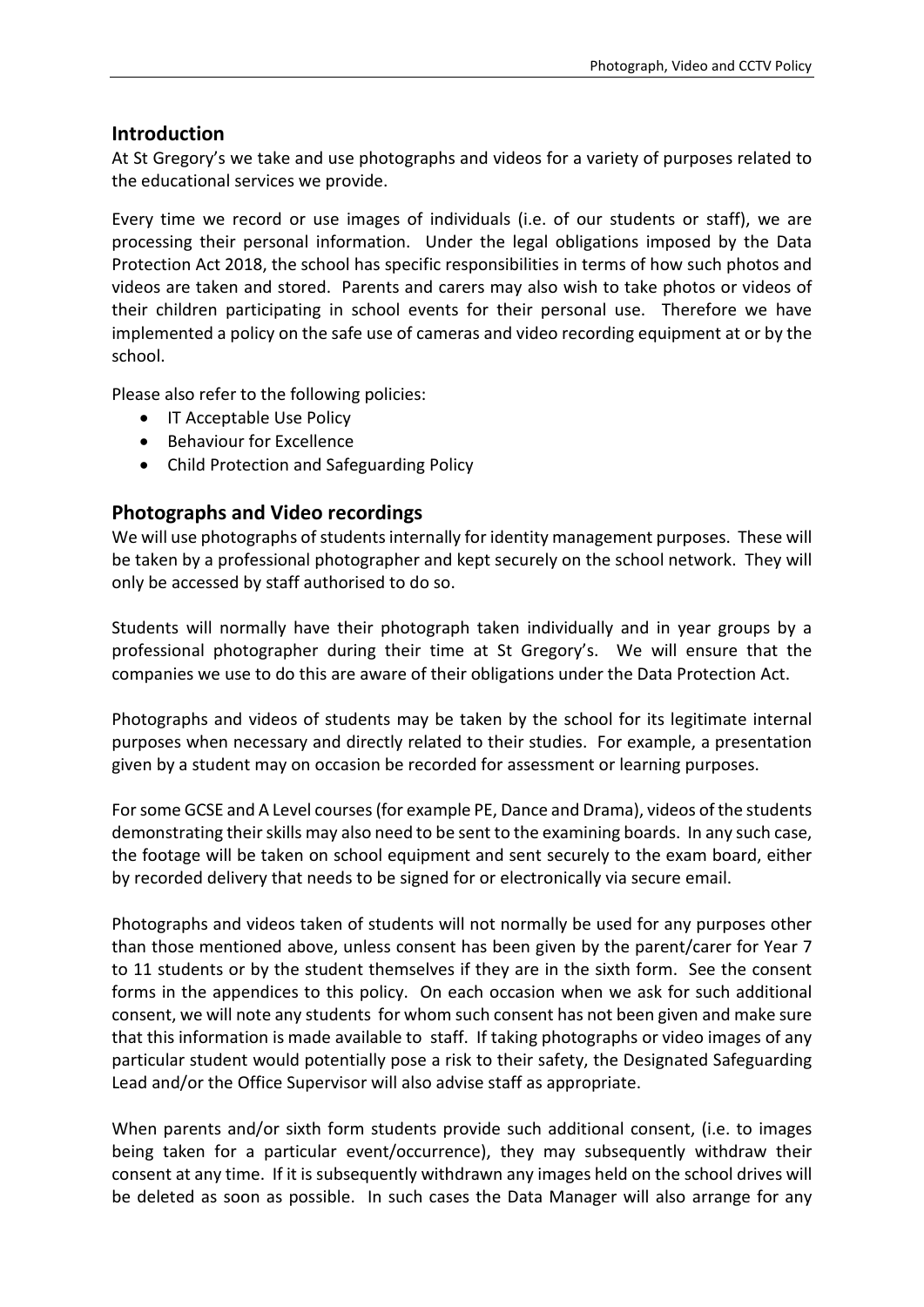images held on school devices to be deleted and will inform staff that the particular images/footage of the student are no longer to be used. However, this can only be guaranteed insofar as it is reasonably practicable, for example, if a parent consents to their child's image being taken and used by the school in its marketing literature and a photo of the child is taken and used in our prospectus, if the consent is subsequently withdrawn, the photo will be deleted and it will not be used in any future publications, but we will not be able to recall publications that are already in circulation.

Staff will only take photographs or record videos of students on school owned devices. The cameras or other devices should be kept at school and locked away when not in use. All images should be downloaded as soon as possible to a computer on the school network.

Photographs for marketing purposes and for publicity regarding school events are often taken by a professional photographer who will normally use their own equipment. We will have a data sharing agreement with the photographer and will ensure that they too are aware of their responsibilities under the data protection legislation.

All images/footage taken by members of staff or volunteers at school or during school activities remain the property of the school. Such images must not be shared with anyone outside the school or held for private use.

Where appropriate, staff will avoid identifying students when displaying or publishing images. If names are required, only first names will normally be used.

Hard copies of photographs and videos will normally be annotated with the date on which they were taken and will be stored in a locked filing cabinet when not in use. They will only be used for their original purpose. They can be kept for up to 10 years after the student has left the school and should then be shredded or pulped.

# **Photography and Videos of School Events**

The Headteacher (or their delegate) has the responsibility for deciding whether parents and carers are permitted to take photographs and/or videos during school events. If permission is granted then parents and carers must:

- make their own children the focus of any photographs and/or videos.
- ensure that all images obtained are used exclusively for their own personal use and not uploaded to the internet, posted on social networking sites or shared with any other person in any way.
- refrain from taking further photos and/or videos if requested to do so by a member of staff.

When parents/carers take photographs and/or video recordings for their own personal use at school events, it is the parent/carer who is actually processing the personal data for legal purposes, not the school, and the images themselves will be exempt from data protection legislation.

### **Students taking Photographs**

Students are not permitted to take photographs of each other in school for their own use and are discouraged from taking such pictures on the way to or from school. However, if a student does take any such photographs of another individual, it is the student themselves who is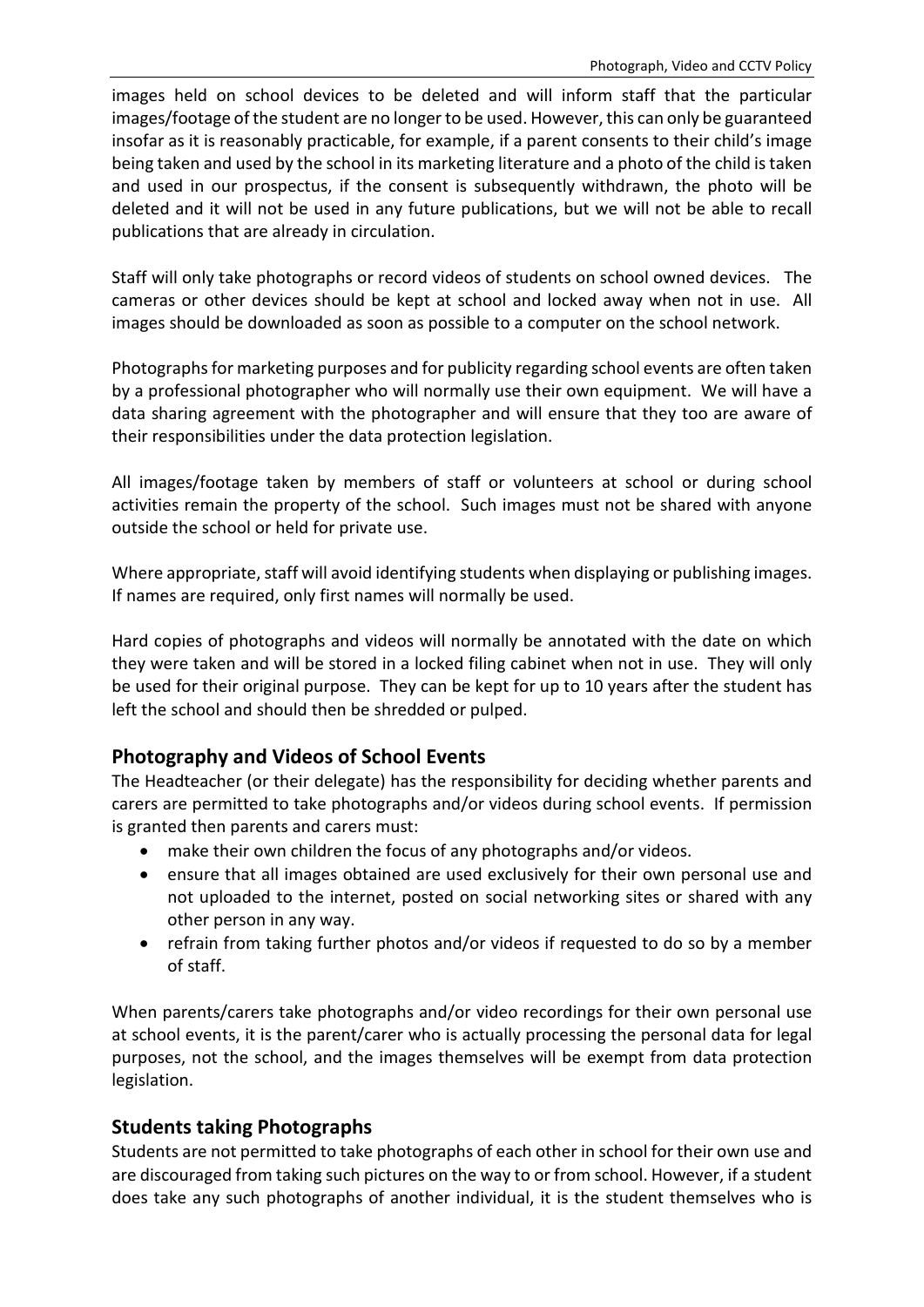processing the personal data for legal purposes, not the school and the images themselves will, once again be exempt from data protection legislation.

## **CCTV**

We will notify students, staff and visitors of the purpose for collecting CCTV images by publishing our privacy notices on the school website.

Cameras will only be placed where they do not intrude unnecessarily on anyone's privacy and where they are necessary to fulfil their purpose.

All CCTV footage is routinely kept for 30 days for security purposes. The Facilities and ICT Manager is responsible for ensuring that all footage is stored securely. The IT Team and the Site Team also have access to it. The Facilities and ICT Manager is responsible for allowing other people access to the footage as appropriate.

### **Disposal of equipment**

If a memory card needs to be replaced, then the replaced card will be destroyed to ensure that no images can be recovered.

Even when images have been deleted from a camera it must be disposed of securely. Staff should return all redundant cameras to the Network Manager for safe disposal.

# **Responsibilities of the Data Protection Officer**

- Monitoring the school's compliance with data protection legislation in relation to processing photographs and videos.
- Providing training to staff members as to how data protection legislation impacts photographs and videos.
- Publishing this policy so that all staff, parents and students are aware of it.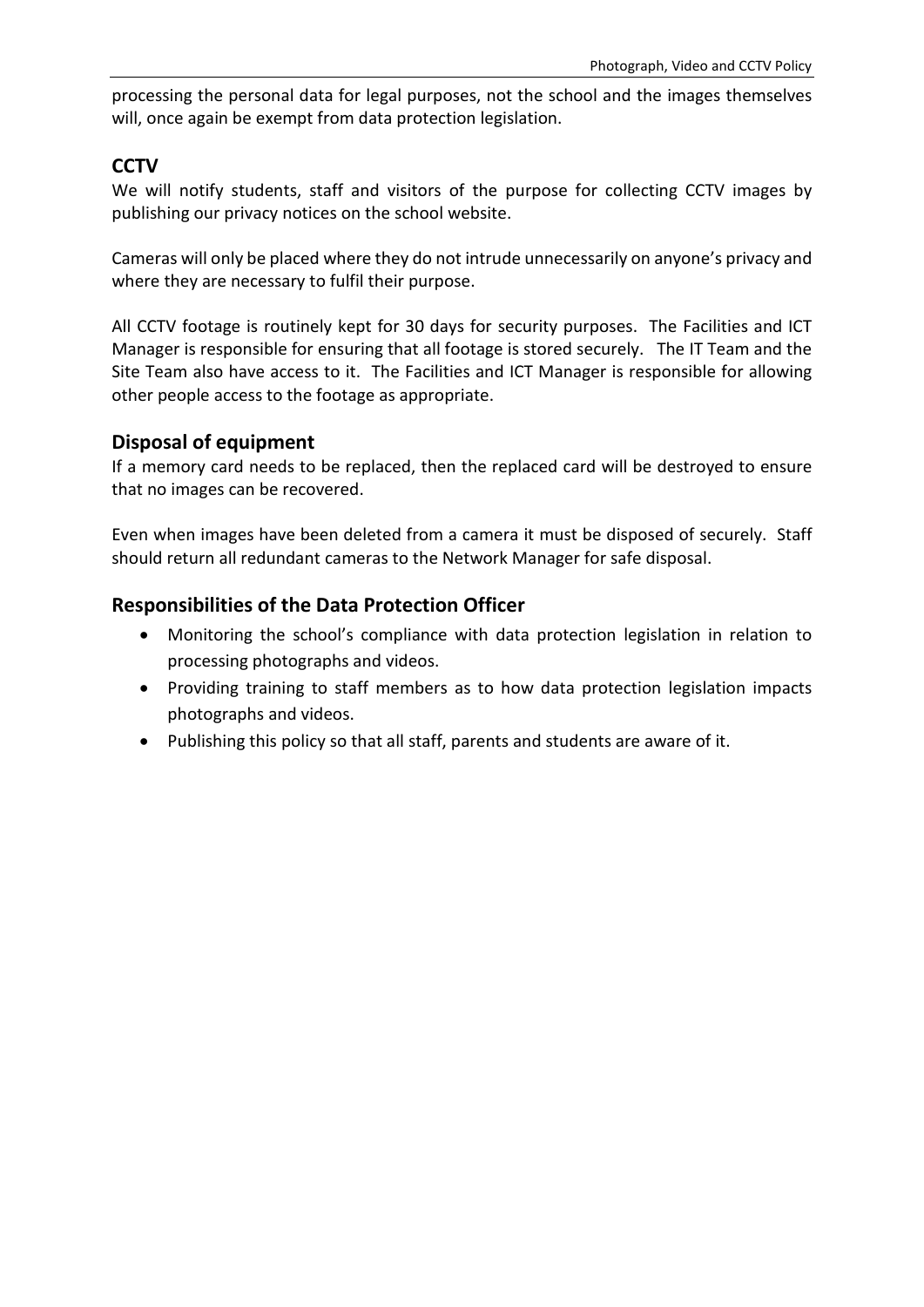#### **Appendix 1**

# **Student Photographic Consent Form**

Please indicate for each question whether or not you give your consent for St Gregory's to use photographs and/or video clips of your child.

- 1. IN SCHOOL To be displayed on walls or notice boards around the school or on screens in the classrooms, the foyer, the hall or the Gateway Building. Please note these images may continue to be used for up to 10 years after the student has left the school.
	- $\bigcirc$  Yes I give my consent  $\bigcirc$  No I do not consent
- 2. IN SCHOOL PUBLICATIONS To be printed/displayed in newsletters, prospectuses, information booklets, year books, programmes for school productions, on the school website and on other social media pages. Please note that only first names will be used alongside the photos.

- 
- 3. IN PRESS RELEASES To celebrate, for example, exam success or participation in sporting or music and drama activities.
	- $\bigcap$  Yes I give my consent  $\bigcap$  No I do not consent
- 4. EXTERNAL ORGANISATIONS/PARTNERS To share with other organisations or partners with whom we work, so they can use them for their own marketing purposes. For example the University of Bath may want to use photographs of an event run by them that your child has attended.

```
\bigcap Yes I give my consent \bigcap No I do not consent
```
5. DE LA SALLE DISTRICT OF IRELAND, GREAT BRITAIN & MALTA – To be shared with the De La Salle district, of which we are an associate school, for them to use (including the student's first name) on their website and social media pages and in their newsletters, resources and other publications across the District and the Institute.

 $\bigcirc$  Yes I give my consent  $\bigcirc$  No I do not consent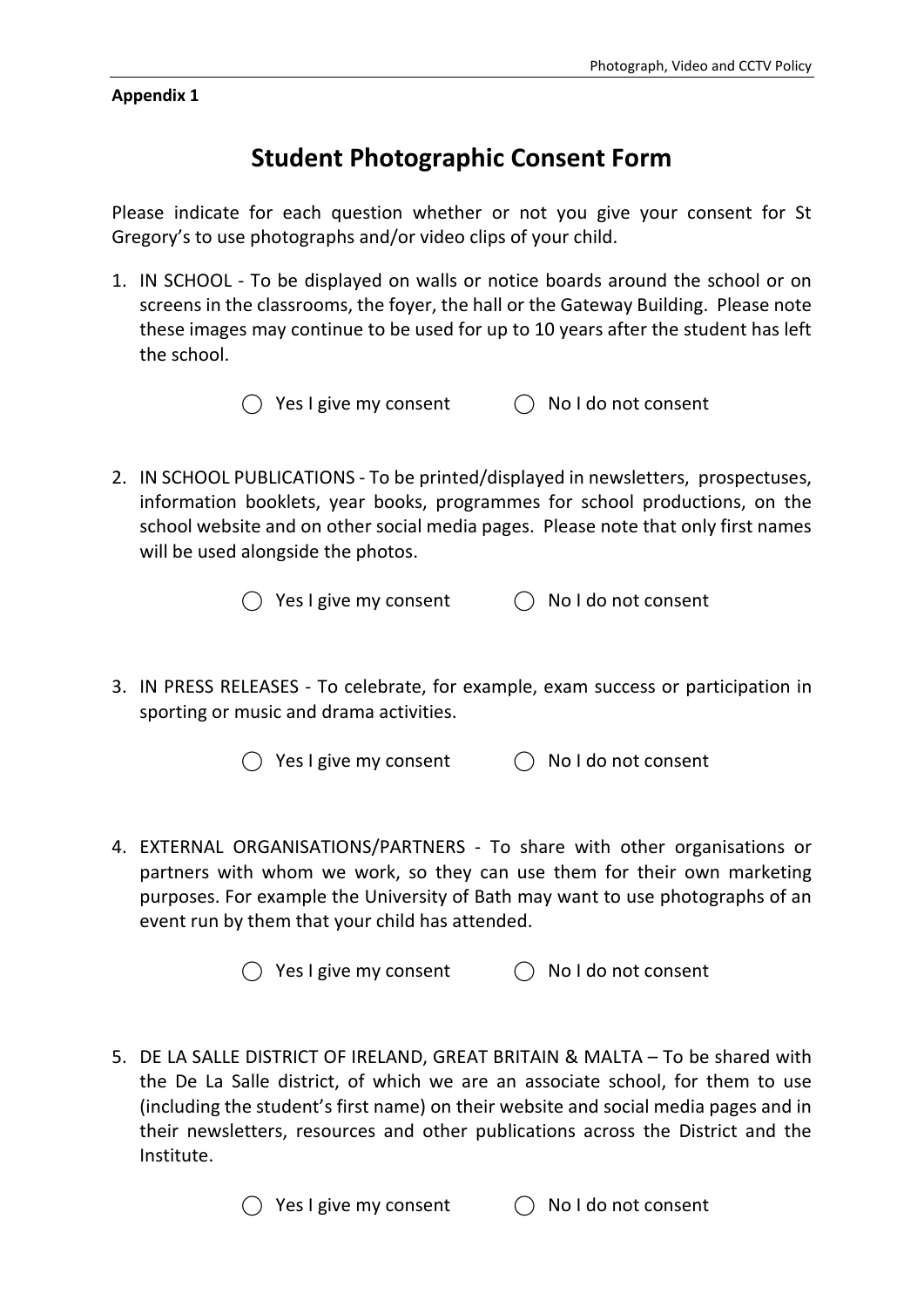6. INDIVIDUAL AND GROUP PHOTOGRAPHS - During your child's time at St Gregory's we may ask a professional photographer from Tempest to take photographs of tutor groups, of year groups or of the whole school. All parents and carers will then be able to purchase printed copies of these photographs. The school may also keep copies of these photographs for our archives. Please indicate below whether you give your consent for your child to be included in these photographs.

 $\bigcirc$  Yes I give my consent  $\bigcirc$  No I do not consent

When students have their photograph taken by Tempest, either individually or in a group, they would like to contact you to give you the opportunity to purchase these photographs. Please indicate below whether you give St Gregory's consent to share your email address with Tempest.

 $\bigcirc$  Yes I give my consent  $\bigcirc$  No I do not consent

Please note that you can withdraw your consent for any of the above categories at any time by emailing [dpo@st-gregorys.org.uk.](mailto:dpo@st-gregorys.org.uk)

| Student's name:            | <b>Tutor Group:</b> |
|----------------------------|---------------------|
| Name of parent/carer:      |                     |
| Signature of parent/carer: |                     |
| Date:                      |                     |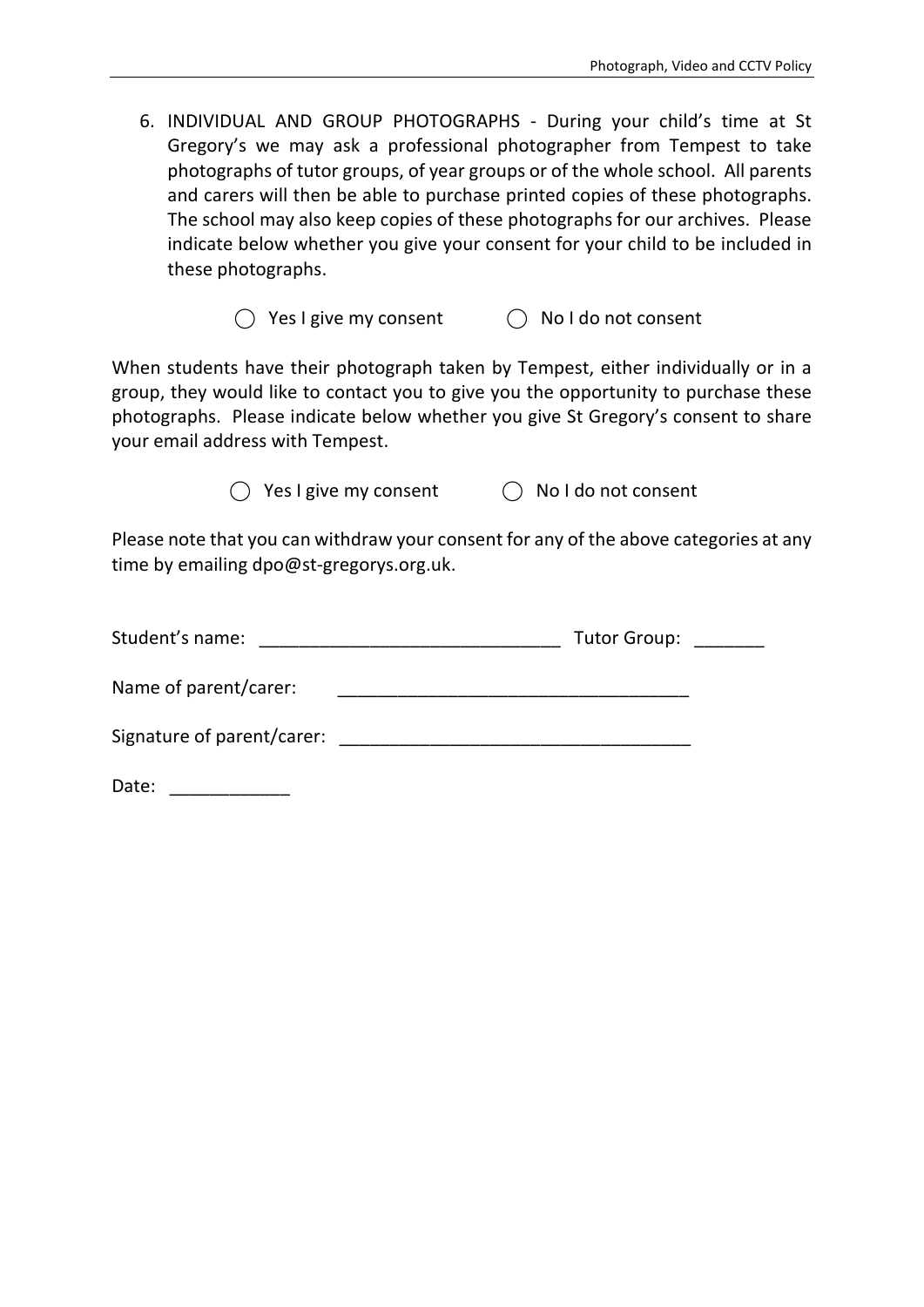# **Sixth Form Student Photographic Consent Form**

Please indicate for each question whether or not you give your consent for St Gregory's and The New Sixth to use photographs and/or video clips of you.

- 1. IN SCHOOL To be displayed on walls or notice boards around the school or on screens in the classrooms, the foyer, the hall or the Gateway Building. Please note these images may continue to be used for up to 10 years after you have left the school.
	- $\bigcap$  Yes I give my consent  $\bigcap$  No I do not consent
- 2. IN SCHOOL PUBLICATIONS To be printed/displayed in newsletters, prospectuses, information booklets, year books, programmes for school productions, on the school website and on other social media pages. Please note that only first names will be used alongside the photos.
	- $\bigcirc$  Yes I give my consent  $\bigcirc$  No I do not consent
- 3. IN PRESS RELEASES To celebrate, for example, exam success or participation in sporting or music and drama activities.

 $\bigcap$  Yes I give my consent  $\bigcap$  No I do not consent

- 4. EXTERNAL ORGANISATIONS/PARTNERS To share with other organisations / partners with whom we work, so they can use them for their own marketing purposes. For example the University of Bath may want to use photographs of an event run by them that you have attended.
	- () Yes I give my consent () No I do not consent
- 5. DE LA SALLE DISTRICT OF IRELAND, GREAT BRITAIN & MALTA To be shared with the De La Salle district, of which we are an associate school, for them to use (including your first name) on their website and social media pages and in their newsletters, resources and other publications across the District and the Institute.

 $\bigcirc$  Yes I give my consent  $\bigcirc$  No I do not consent